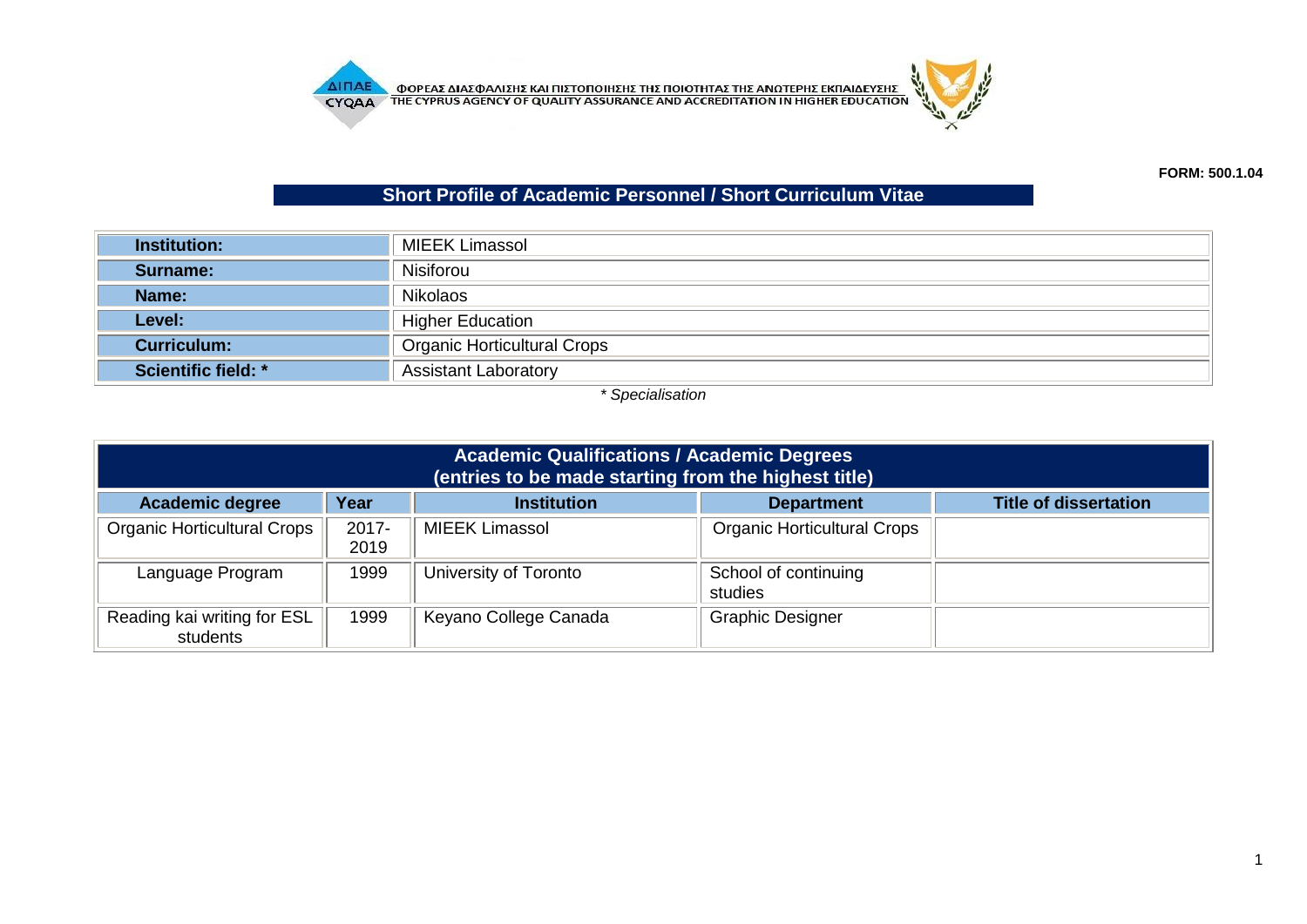| Employment history - The three (3) most recent to be registered |      |                                    |                      |                           |  |
|-----------------------------------------------------------------|------|------------------------------------|----------------------|---------------------------|--|
| <b>Employment Period</b>                                        |      |                                    | <b>Place of work</b> |                           |  |
| <b>From</b>                                                     | То   | <b>Employer</b>                    |                      | <b>Position</b>           |  |
| 1996                                                            | 1998 | <b>Four Seasons Hotel Limassol</b> | Limassol             | Pool Lifequard            |  |
| 2000                                                            | 2019 | <b>Limassol Municipality</b>       | Limassol             | <b>Gardener Craftsman</b> |  |

| Main articles in scientific journals with critical reviews, monographs, books, conference editions. Enter the five (5)<br>most recent and five (5) selected - (maximum ten (10) |               |                   |                        |                                                                    |      |              |
|---------------------------------------------------------------------------------------------------------------------------------------------------------------------------------|---------------|-------------------|------------------------|--------------------------------------------------------------------|------|--------------|
| Ref.<br><b>Number</b>                                                                                                                                                           | Year          | <b>Title</b>      | <b>Other writers</b>   | <b>Scientific Magazine</b><br>and Publisher /<br><b>Conference</b> | Vol. | <b>Pages</b> |
|                                                                                                                                                                                 | 2016-<br>2019 | Life Saving Aider | <b>First Assistant</b> | <b>First Aid</b>                                                   |      |              |
| $\overline{2}$                                                                                                                                                                  |               |                   |                        |                                                                    |      |              |
| 3                                                                                                                                                                               |               |                   |                        |                                                                    |      |              |
| 4                                                                                                                                                                               |               |                   |                        |                                                                    |      |              |
| 5                                                                                                                                                                               |               |                   |                        |                                                                    |      |              |
| 6                                                                                                                                                                               |               |                   |                        |                                                                    |      |              |
| 7                                                                                                                                                                               |               |                   |                        |                                                                    |      |              |
| 8                                                                                                                                                                               |               |                   |                        |                                                                    |      |              |
| 9                                                                                                                                                                               |               |                   |                        |                                                                    |      |              |
| 10                                                                                                                                                                              |               |                   |                        |                                                                    |      |              |
|                                                                                                                                                                                 |               |                   |                        |                                                                    |      |              |